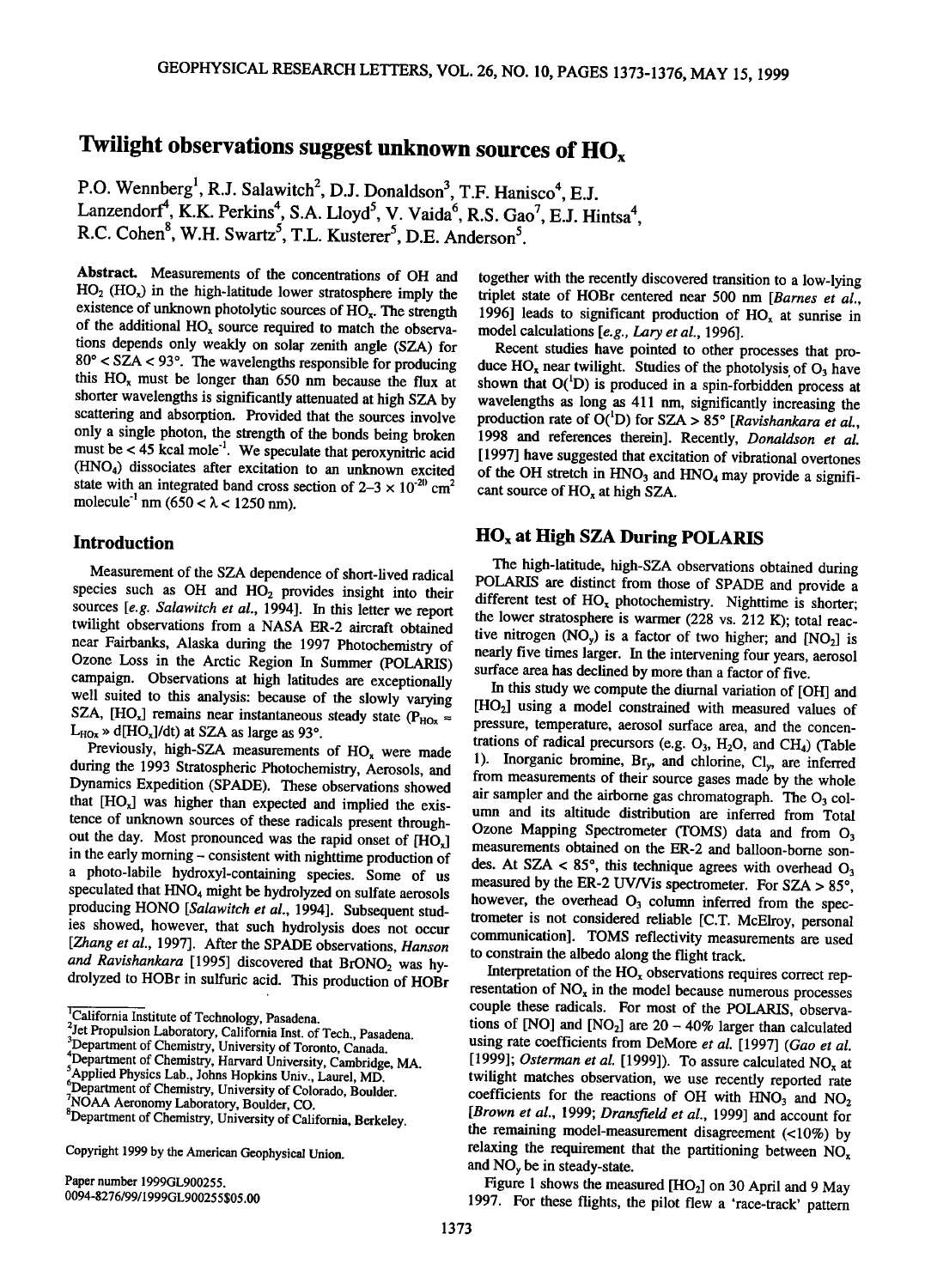

Figure 1. Measurements and model calculations for [HO<sub>2</sub>] on 30 April 1997 and 9 May 1997. All calculations use recently reported rate coefficients for the reactions of OH with  $NO<sub>2</sub>$  and  $HNO<sub>3</sub>$ . The solid blue line depicts a calculation using rate coefficients and cross sections from DeMore et al. [1997] for all other processes (JPL97\*). The blue dashed line shows the same calculation without allowing for the hydrolysis of BrONO<sub>2</sub>. The red dashed line is JPL97\* with the addition of the spin-forbidden production of  $O(^1D)$  in the near UV. The red dotted line displays a calculation that adds, in addition, production of  $HO_x$  from the excitation of overtones of the OH stretch in HNO<sub>3</sub> and HNO<sub>4</sub>. The gray solid line is a model that includes an additional photolytic pathway for HNO<sub>4</sub> placed at 800 nm (see text for details).

for nearly seven hours. Minimal variation  $(± 15%)$  in the mixing ratio of long-lived tracers such as  $O_3$ , CH<sub>4</sub>, N<sub>2</sub>O, and NO<sub>y</sub> was observed at  $75^{\circ}$ < SZA < 97°. The solid blue line displays a calculation using, with the exception of the reactions noted above, rate coefficients and absorption cross sections from DeMore et al. [1997]. The observed  $[HO<sub>2</sub>]$  is larger than calculated by essentially a constant 0.75 pptv.

Potential systematic errors in the  $HO<sub>x</sub>$  observations may be as large as 30% with an additional zero offset of  $\pm$  0.05 pptv. The precision of the calibration of the instrument, however, is much better: any systematic error will not change significantly from flight to flight or vary with SZA. This precision is critical to this analysis; although differences between the observations and calculated  $[HO_x]$  at low SZA are not significant, the fractional variation of the difference with SZA is significant. At 92° SZA, this difference is greater than 60%. The comparison for OH is essentially the same, though the signalto-noise ratio of the OH observations is lower because its concentration is ten to fifteen times smaller.

Errors in the representation of bromine chemistry cannot account for all the differences shown in Figure 1. The heterogeneous reaction of  $BrONO<sub>2</sub>$  with  $H<sub>2</sub>O$  is calculated to convert more than 60% of the Br<sub>y</sub> to HOBr over night, leading to a rapid increase in calculated  $[HO_x]$  in the early morning. The blue dashed line (Figure 1) shows a calculation without this hydrolysis reaction. We use a reaction probability  $(y)$  of 0.8. By assuming  $\gamma = 1$  and increasing our estimate for Br<sub>v</sub> by ~30%, the agreement with measured  $[HO<sub>2</sub>]$  at sunrise is significantly improved. These changes however, do not improve agreement at sunset. Furthermore, recent laboratory data sug-



Figure 2. Production and loss rate of HO<sub>1</sub>. In the full model (dotted red Figure 1),  $HO_x$  production from  $O(^1D)$  chemistry is important only at the lowest SZA. At high SZA, production is dominated by photolysis of  $HO_x$  reservoirs such as HNO<sub>3</sub>, HNO<sub>4</sub>, and HOBr. Photolysis of HOCl and methane oxidation make up most of the undifferentiated sources. The HO<sub>x</sub> loss rate (data points) is determined from the measured abundances of  $HO_x$ ,  $NO_x$ , and  $NO_y$  ([HNO<sub>3</sub>] is estimated by [NO<sub>y</sub>]-[NO<sub>x</sub>]-[ClNO<sub>3</sub>]-2×[N<sub>2</sub>O<sub>5</sub>], where [N<sub>2</sub>O<sub>5</sub>] is estimated from measured  $NO_x$ ). The  $HO_x$  sink exceeds the calculated source by nearly a constant amount for  $SZA \leq 93^{\circ}$ .

gest that  $\gamma$  is likely 2-4 times smaller at T = 230 K [D. Hanson, personal communication].

Including the spin-forbidden production of  $O(^1D)$  in the photolysis of  $O_3$  (Figure 1) has a negligible effect on  $[HO<sub>x</sub>]$  at high SZA because production of HO<sub>x</sub> is dominated by processes involving reservoir species such as  $HNO<sub>3</sub>$ ,  $HNO<sub>4</sub>$ , and



Figure 3. The local actinic flux at 20 km divided by the flux at the top of the atmosphere  $(F/F_0)$  depends strongly on SZA for wavelengths  $< 650$  nm in the POLARIS atmosphere (solid lines). With heavy aerosol loading during the 1993 SPADE campaign (defined in Salawitch et al. [1994]), F/F, (dashed lines) was much lower at high SZA. Aerosol optical depth is determined from remote observations by the SAGE II instrument.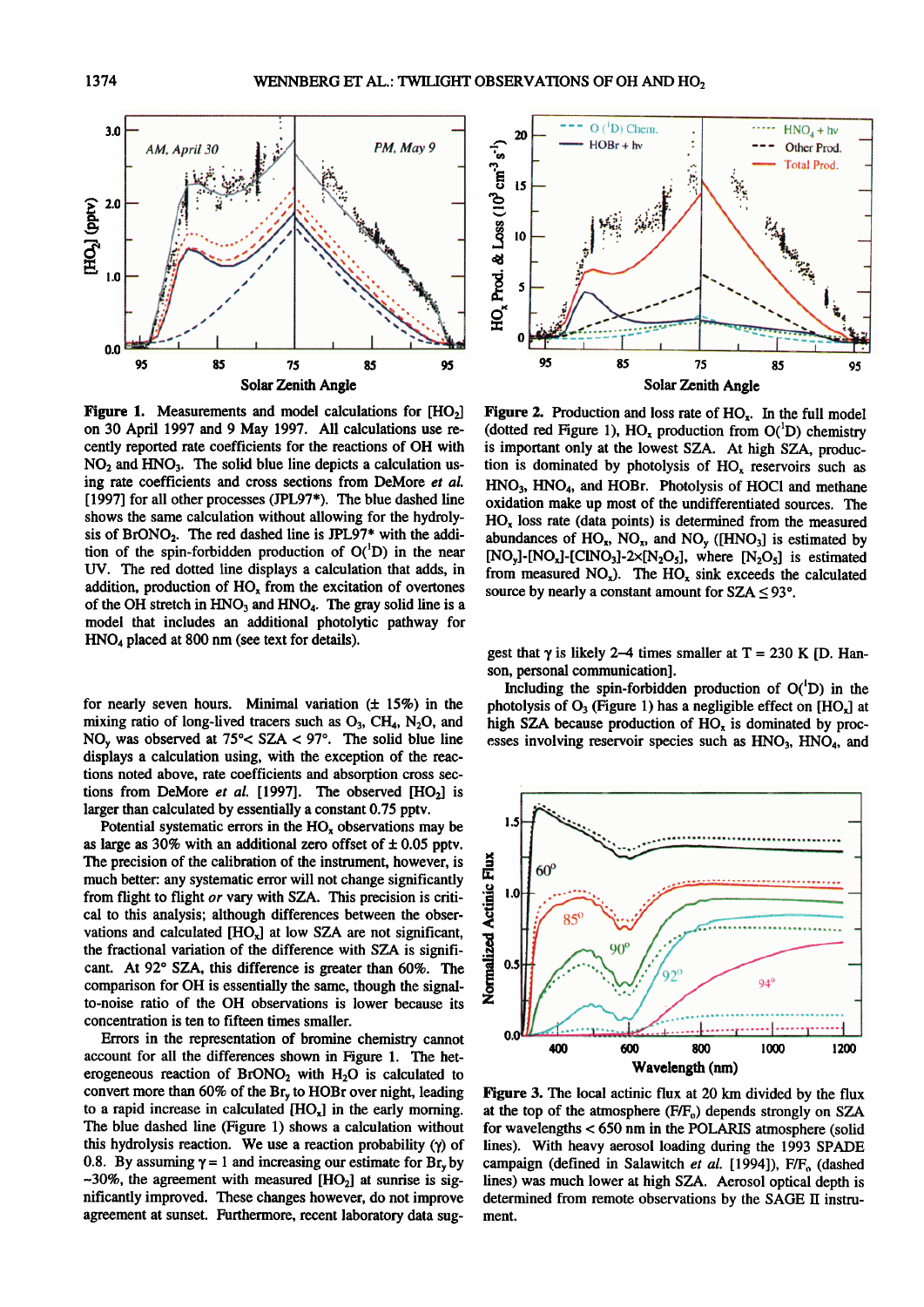**Table 1. Model Constraints** 

|                                    | 30 April 1997                | 9 May 1997                   |
|------------------------------------|------------------------------|------------------------------|
| Temperature                        | 228 K                        | 228 K                        |
| Pressure                           | 66.0 mb                      | $62.5$ mb                    |
| Latitude                           | $64.0^{\circ}$ N             | $64.3^\circ N$               |
| H <sub>2</sub> O / CH <sub>4</sub> | $4.8/1.3$ ppmv               | $4.8/1.3$ ppmv               |
| O,                                 | 2.4 ppmy                     | $2.6$ ppmv                   |
| CO                                 | $12.5$ ppbv                  | $12.5$ ppbv                  |
| NO.                                | 7.5 ppbv                     | $7.5$ ppby                   |
| $Br_v/Cl_v$                        | 12.9/1780 pptv               | 12.9/1780 pptv               |
| NO <sub>x</sub> at solar noon      | $1.0$ ppby                   | $1.05$ ppbv                  |
| $O_3$ column (above ER-2)          | 203 DU                       | 201 DU                       |
| $O3$ column (Total)                | 380 DU                       | 390 DU                       |
| Albedo                             | 0.25                         | 0.10                         |
| Aerosol surface area               | $1 \mu m^2$ cm <sup>-3</sup> | $1 \mu m^2$ cm <sup>-3</sup> |
|                                    |                              |                              |

**HOBr rather than by O(<sup>1</sup>D) chemistry (Figure 2). For exam**ple, the minor HO<sub>x</sub> source from thermal decomposition of  $HNO<sub>4</sub>$  is calculated to exceed production from  $O(^1D)$  chemistry by a factor of five at  $SZA = 90^\circ$ , even when the spin forbidden process is included. We have assumed an O(<sup>1</sup>D) quantum yield of 0.06 for  $329 < \lambda < 411$  nm.

**The red dotted line in Figure 1 displays a calculation that**  includes the dissociation of HNO<sub>3</sub> and HNO<sub>4</sub> by photo**excitation of overtones of the OH vibrational stretch. The HNO3 overtone intensities used here are from Donaldson et**  al. [1998]. Excitation of the OH stretch  $(v_1)$  in HNO<sub>3</sub> to  $5v_1$ **(5 quanta) is partially dissociative and we use the quantum yield from Donaldson et al. [ 1997]. Only 3 quanta of excitation of the OH stretch are required to exceed the N-OOH**  bond strength in  $HNO<sub>4</sub>$  (D<sub>o</sub>=22.8 kcal mole<sup>-1</sup> [*Zabel*, 1995]). **The gas-phase cross sections for this transition are unknown.**  We use measurements of the HNO<sub>4</sub> cross sections obtained in a solution of concentrated H<sub>2</sub>SO<sub>4</sub> prepared by reacting NaNO<sub>2</sub> with H<sub>2</sub>O<sub>2</sub> (a modification of the procedure of *Appelman and* **Gosztola [1995]) [Donaldson et al., in preparation]. The integrated intensity of 3v**<sub>1</sub> for HNO<sub>4</sub> was  $1.3 \pm 0.5$  times 3v<sub>1</sub> for **HNO3 determined in the same fashion. We assume that the**  gas phase intensities scale similarly. Note that the HO<sub>x</sub> ob**servations cannot be used to distinguish between sources of OH and HO2 because these species are interconverted on a time scale of less than 1 min. The increase in calculated [HO2] between the red dashed and dotted lines is entirely due to the different photolysis rate of HNO4. Although included,**  the increase in the photolysis rate of HNO<sub>3</sub> neither significantly enhances [HO<sub>x</sub>] nor alters the partitioning of NO<sub>y</sub>.

Figure 2 illustrates the diurnal dependence of  $HO_x$  sources in the full model and the strength of the  $HO_x$  sink determined **from the atmospheric observations and the relevant rate coefficients. The calculated source and sink differ by essentially a** constant amount for  $SZA \leq 93^{\circ}$  and therefore the 'missing' **source strength depends only weakly on SZA during daylight.**  The imbalance between production and loss of  $HO_x$  cannot be **attributed to an excess sink because the observations imply**  that the imbalance is independent of  $[HO_x]$ .

**In Figure 3, the calculated actinic flux normalized to the**  flux incident on the Earth's atmosphere (F/F<sub>o</sub>) is shown as **both a function of SZA and wavelength. Two radiative transfer programs were examined for this study [Salawitch et al., 1994; Anderson et al., 1995] and produce essentially identical results provided that the same ozone profiles are used (differ-**

ences <10%, for  $F/F_0 > 1 \times 10^{-8}$ ). For SZA  $\geq 92^{\circ}$ , significant values of  $F/F_0$  occur only for wavelengths  $> 650$  nm (the end **of the 03 Chappius band). Comparison of the SZA dependence of the missing source and radiation field suggests that the photolysis must occur in the red / near-IR region of the**  spectrum. The calculations shown in Figure 3 include the ef**fects of refraction and aerosol scattering, but do not include the narrow absorption features in the visible / near IR due to 02, H20, and O2 collision pairs. For the aerosol loading characteristic of the POLARIS atmosphere, the effects of aerosol scattering and refraction are equal but of opposite sign. Un**certainty in the radiation field for  $SZA > 93^\circ$  is large due to **clouds. We have assumed (based on TOMS climatology) that clouds are present at 500 mb. Such clouds advance sunset**  and delay sunrise by nearly 1°.

Could excited-state O<sub>2</sub> chemistry be the missing source? Toumi [1993] has suggested that  $O_2(b^1\Sigma_g) + H_2$  would be an **important HOx source even if only a small fraction of the total**  rate of this reaction produced OH. Even though  $O_2$  ( $b^1\Sigma_e$ ) is **produced in the near IR, this process cannot be responsible**  for the HO<sub>x</sub> production at high SZA because the large optical depth at the  $O_2$  A,B, and  $\gamma$  bands leads to a strong SZA dependence for the production rate of  $O_2(b^2\Sigma_g)$ . (P<sub>SZA = 75</sub> > 10  $\times$ **PszA=92, [M. Mlynczak and B.T. Marshall, pets. comm.]). For the conditions described in Table 1 this source cannot be important at twilight and would only be important for midday**   $[HO_x]$  if the quantum yield for  $HO_x$  production is ~200%.

In contrast to the observations obtained during POLARIS, **the 1993 SPADE measurements do not suggest significant**  production of  $HO_x$  at  $SZA > 90^\circ$  [*Salawitch et al.*, 1994]. We find that the diurnal dependence of [HO<sub>x</sub>] measured during **SPADE is, within the uncertainty of the measurements, adequately described by the full model (e.g. red dotted model, Figure 1). However, the SPADE observations are not inconsistent with the POLARIS measurements because in 1993 the**  stratospheric aerosol loading was sufficiently high that aerosol scattering significantly darkened the sky at  $SZA \geq 91^{\circ}$ **throughout the visible / near IR (Figure 3).** 

### **Missing photochemistry of HNO47**

The requirement that the missing HO<sub>x</sub> sources be produced by solar radiation at  $\lambda > 650$  nm places a significant constraint **on the energetics of these processes. The thermodynamic**  limits for the production of HO<sub>x</sub> from HOCl, H<sub>2</sub>O<sub>2</sub>, HONO, **HOBr, HNO3, and HNO4 are 518, 557, 572, 591, 598, and 1250 nm, respectively. Thus, HNO4 is one of the few HOx reservoir species that has a sufficiently weak bound to allow photodissociation with single photons of these energies (650**  nm photons have an energy of 44 kcal mole<sup>-1</sup>).

As illustrated in Figure 1, the  $HO<sub>x</sub>$  chemistry at high SZA **can be balanced by the addition of a photolytic pathway for HNO<sub>4</sub>** with a photolysis rate coefficient of  $1 \times 10^{-5}$  s<sup>-1</sup> (at F/F<sub>o</sub> **= 1) arbitrarily placed at 800 nm. Including this process in**  the model increases the 24 hour average  $[HO_x]$  by  $\sim$  20-30% in **these airmasses and improves the agreement between meas**ured and calculated HO<sub>x</sub> for all POLARIS flights. This proc**ess would also resolves the model-measurement discrepancies for [HNO4] obtained by the MkIV balloon-borne interferometer during POLARIS [Salawitch et al., in prep.]. With this process included, the calculated [HNO4] drops by a factor of -2, reconciling the calculations with observations.**